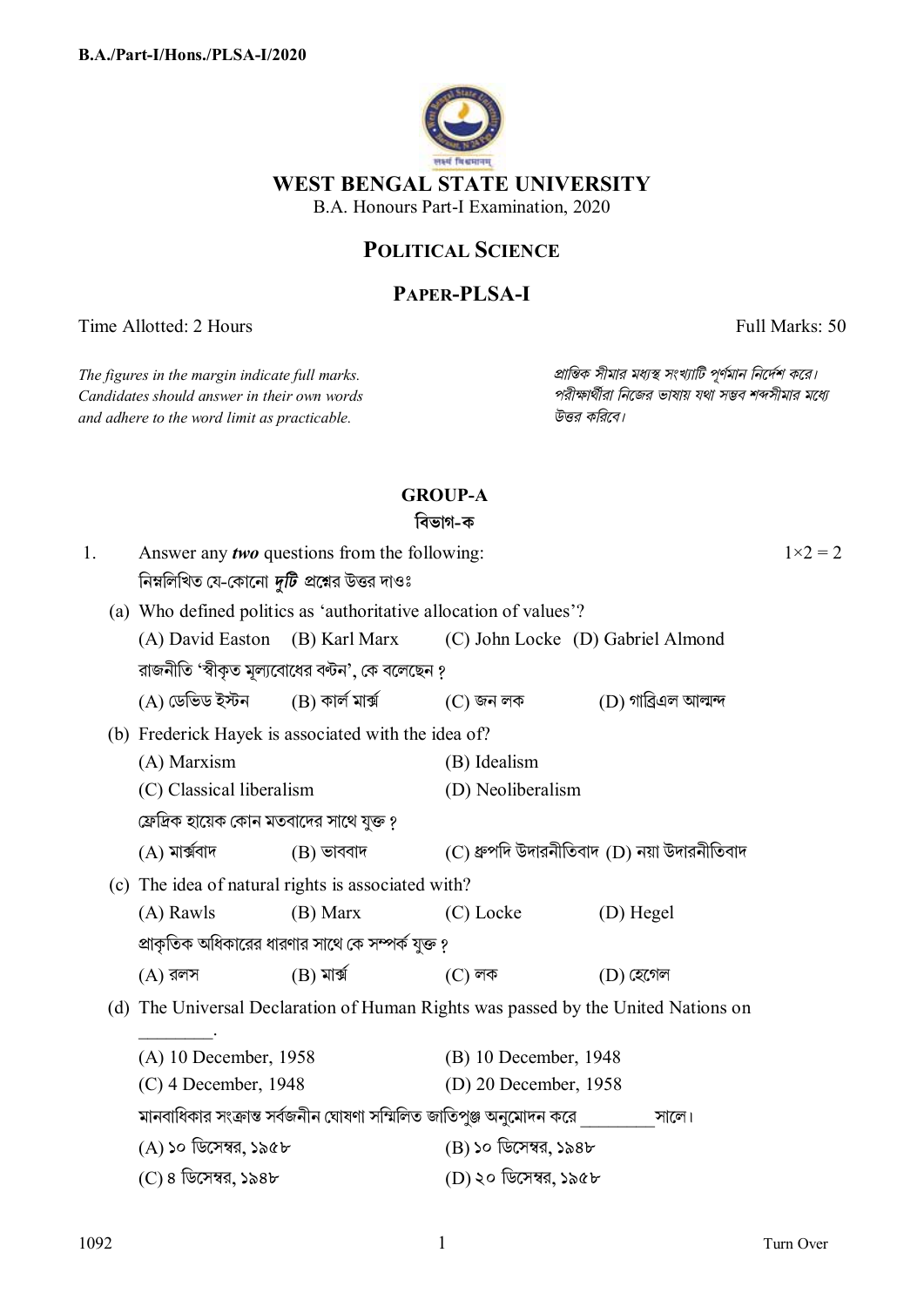#### **B.A./Part-I/Hons./PLSA-I/2020**

(e) Which of the following thinkers gave the idea of 'false consciousness'? (A) Lenin (B) Gramsci (C) Hegel (D) Althusser

ভ্রান্ত চেতনাবােধের ধারণাটি নিম্নলিখিত কোন চিন্তাবিদের ?  $(A)$  লেনিন  $(B)$  গ্রামসি  $(C)$  হেগেল  $(D)$  আলথুসার

### **GROUP-B**

#### **িবভাগ-খ**

- 2. Answer any *four* questions from the following:(within 50 words each) নিম্নলিখিত যে-কোনো *চারটি প্র*শ্নের উত্তর দাওঃ (প্রতিটি ৫০ শব্দের মধ্যে)  $2\times4=8$ 
	- (a) What do you understand by behavioural revolution? আচরণবাদী বিপ্লব বলতে কি বােঝাে ?
	- (b) Define Patriarchy.

পিতৃতন্ত্রের সংজ্ঞা দাও।

- (c) Mention two features of a neoliberal state. নয়া উদারনীতিবাদী রাষ্ট্রের দুটি বৈশিষ্ট্য উল্লেখ করো।
- (d) Mention two features of pluralistic sovereignty. সার্বভৌমিকতার বহুত্ববাদী ধারণার দুটি বৈশিষ্ট্য উল্লেখ করো।
- (e) Explain briefly the idea of liberty. স্বাধীনতার ধারণাটি সংক্ষেপে ব্যাখ্যা করো।
- (f) What do you mean by law? আইন বলতে কি বােঝাে ?
- (g) What do you mean by moral right? নৈতিক অধিকার বলতে কি বােঝাে ?
- (h) What is CEDAW? CEDAW কােক বেল ?
- (i) What is forces of production? উৎপাদন শক্তি বলতে কি বােঝাে ?
- (j) Explain the Marxian idea of class. মার্ক্স-এর শ্রেণির ধারণাটি ব্যাখাা করো।

### **GROUP-C**

### **িবভাগ-গ**

- 3. Answer any *two* questions from the following: (within 100 words each) নিম্নলিখিত যে-কোনো *দুটি* প্রশ্নের উত্তর দাওঃ (প্রতিটি ১০০ শব্দের মধ্যে)  $5 \times 2 = 10$ 
	- (a) Write a short note on the input functions of structural functionalism. কাঠামাে কার্যবাদের উপকরণ কার্যাবলীর উপর একটি সংক্ষিপ্ত টীকা লেখাে।
	- (b) Mention the main features of the liberal theory of state. রাষ্ট্রের উদারনীতিক তত্ত্বের মল বৈশিষ্টাগুলি উল্লেখ করো।